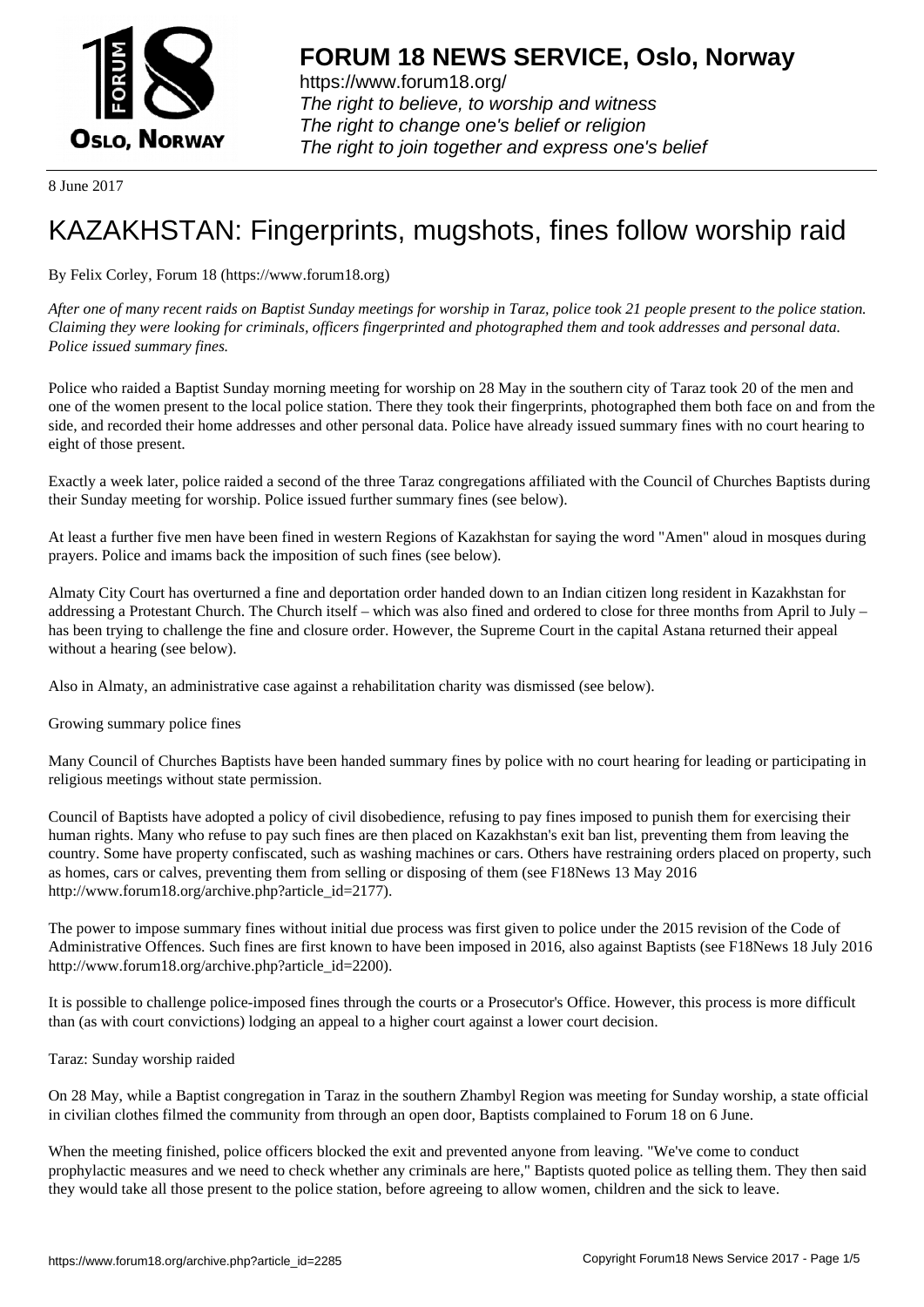fingerprints from all of them, photographed each face on and from the side, and recorded their personal data, including home addresses, Baptists complained to Forum 18.

Forum 18 was unable to find out why police thought criminals might be found among the men present at the worship service, why they needed to take fingerprints and photographs of the men and what they would do with the information collected.

The telephone of Murat Umbetaliyev, head of Zhambyl Region Anti-Extremism Police went unanswered each time Forum 18 called on 8 June. Baurzhan Udergenov, who is in charge of Police Station No.2, acknowledged to Forum 18 the same day that the raid and data collection had happened. "I won't answer your questions by phone," he added and then put the phone down.

The day after the raid, 29 May, Police summoned five church members to their local police stations. Each of them – Pyotr Demchenko, Viktor Fot, Aleksandr Fot, Stanislav Denisov and Aleksandr Strignatsky – was handed notification of a summary fine of 50 MFIs, 113,450 Tenge. They were punished under Administrative Code Article 489, Part 10.

Article 489, Part 10 punishes: "Participation in an unregistered, halted, or banned religious community or social organisation" with a fine of 50 MFIs.

On 30 May Police handed notifications of a summary fine to two more people present at the worship meeting, church member Konstantin Nurtazin and visitor Vladimir Klochan. Police warned them that they had orders to fine all those detained, Baptists told Forum 18.

On 2 June the local police officer summoned another church member Oleg Getman and told him police were sending him a notification of a fine of 50 MFIs by post.

At least some of those given police fines have lodged appeals to Taraz Specialised Administrative Court. Judge Duman Maulenov is due to hear Viktor Fot's and Demchenko's appeals on the afternoon of 12 June, according to court records. Judge Kamar Usembayeva is due to hear Denisov's appeal on the afternoon of 13 June.

Taraz: Another raid on worship meeting, summary fines

On 4 June, exactly a week after the previous raid, three ordinary Police and two Anti-Extremism Police officers raided the Sunday meeting for worship of a second Baptist congregation in Taraz. Again they filmed the meeting through the open door, Baptists complained to Forum 18.

After the service Police took seven of those present to the local police station, including Aleksei Tishko, Sergei Tyan, Vitaly Relin, Shukhrat Alzhanov and his mother Tamara Alzhanova. As Relin had been fined in April (see below), police let him leave. Later they called him back to say he would be fined a second time.

Police accused the remaining six of violating Administrative Code Article 489, Part 10. They issued notifications of a fine to Tishko and Alzhanov, Baptists told Forum 18. Officers told Tyan that notification of a fine would be sent to him by post in the District where he lives.

Yerkebulan Akbai, Chief Specialist of Zhambyl Regional Religious Affairs Department, claimed that "we're not informed" about the repeated raids on two of the Baptist congregations in Taraz. "This is the work of the law-enforcement agencies," he told Forum 18 from Taraz on 8 June.

Asked how his Department would defend the rights of the Baptists – and other local people – to exercise their right to freedom of religion or belief, Akbai insisted that they had been punished for breaking the law. "Their services were illegal – worship without state registration is banned." Told that the Baptists were exercising the rights set out in the Constitution, he responded: "Of course the Constitution allows it, but under the law it is banned."

Asked what would happen to the fingerprints and photos of the Baptists taken at the police station Akbai responded: "They were taken to provide evidence."

Taraz: Appeals against Easter Sunday fines fail

Police raided one of the Taraz Baptist congregations during their meeting for worship on Easter Sunday, 16 April. Police handed summary fines to three church members: one under Administrative Code Article 489, Part 9 ("Leadership of an unregistered, halted, or banned religious community or social organisation") of 100 MFIs to Pastor Pyotr Panafidin, and two under Administrative Code Article 489, Part 10 of 50 MFIs each to Vitaly Ryzhkov and Vitaly Relin (see F18News 25 April 2017 http://www.forum18.org/archive.php?article\_id=2275).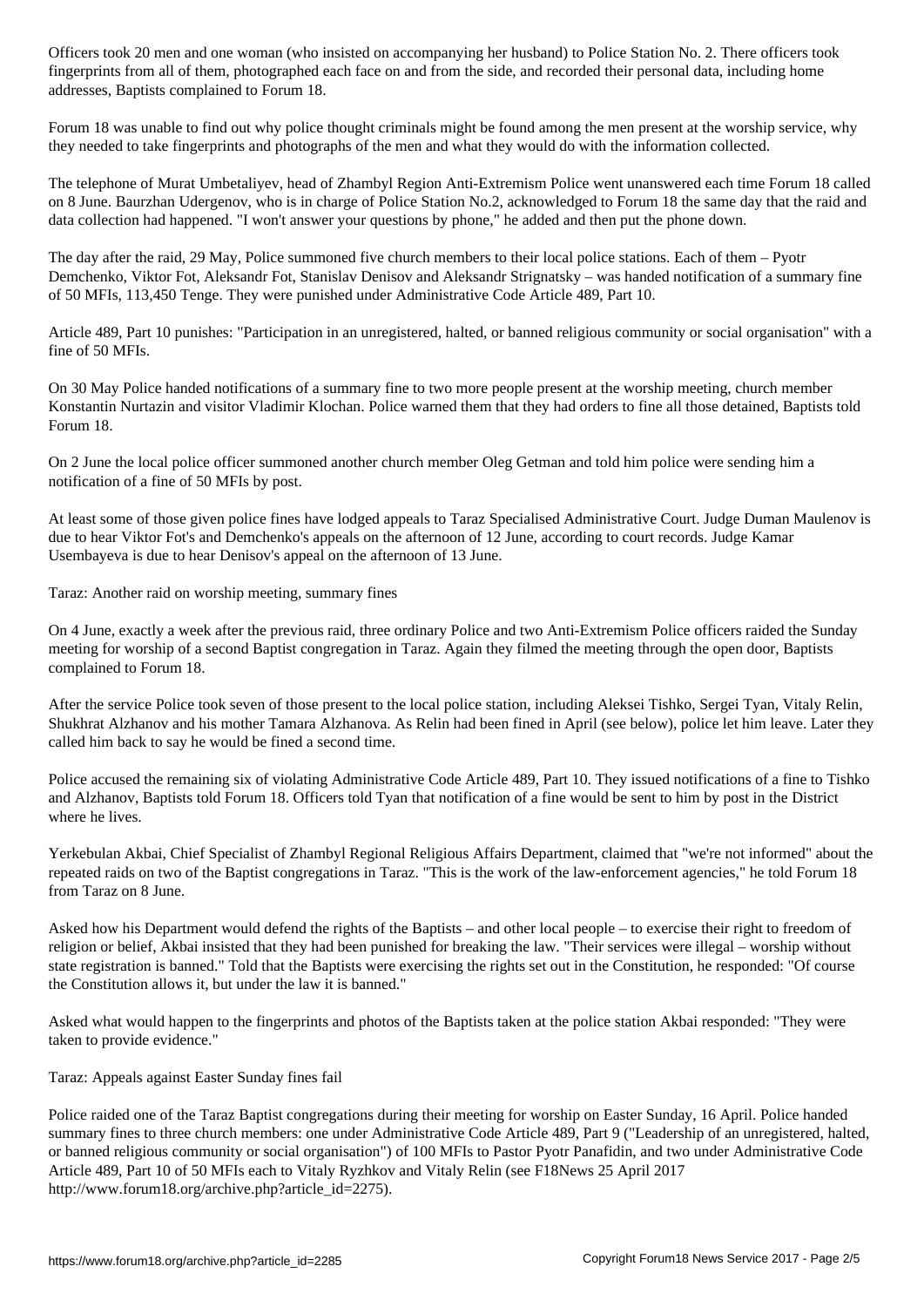seen by Forum 18. However, the Judge reduced the fine from 100 MFIs to 70 MFIs. In separate hearings on 19 May, Judge Usembayeva of the same Court rejected Ryzhkov's and Relin's appeals, according to the decisions seen by Forum 18.

Yakov Fot also appealed against a summary fine of 100 MFIs handed down by police on 5 April under Administrative Code Article 489, Part 9 to punish him for leading a meeting for worship police raided several days earlier (see F18News 25 April 2017 http://www.forum18.org/archive.php?article\_id=2275).

However, on 27 April, Judge Usembayeva of Taraz Specialised Administrative Court rejected Yakov Fot's appeal, according to the decision seen by Forum 18.

Both Panafidin and Fot were jailed as prisoners of conscience during the Soviet period for exercising freedom of religion or belief. They were among local Baptists arrested in December 1977 and later jailed.

Astrakhanka: Worship meeting raided, police fine

Three police officers raided the 24 May evening meeting for worship of the Council of Churches congregation in a home in the village of Astrakhanka in Akmola Region, Baptists complained to Forum 18 on 31 May.

Operational officer Ayazbek Toishibayev came into the prayer room where Pastor Aleksandr Gorbunov was leading a Bible hour, interrupting with questions. Gorbunov told him he would answer questions after the meeting. A detective, Talgat Zhadayev, then began filming those present despite requests to stop.

When the meeting was over, officers drew up a record of an offence against Pastor Gorbunov and ordered him to go to the police station the following day, 25 May, Baptists told Forum 18. When he went to the Police Station, officers handed him notification of a summary fine of 100 MFIs, 226,900 Tenge, under Administrative Code Article 489, Part 9 ("Leadership of an unregistered, halted, or banned religious community or social organisation").

Pastor Gorbunov insists he did nothing wrong by leading a meeting to worship and study the Bible, Baptists told Forum 18. He lodged an appeal against the fine to Astrakhanka District Court. On 5 June the Court assigned the case to Judge Aleksei An, according to court records. No date has yet been set for the appeal hearing.

The duty officer at Astrakhanka District Police told Forum 18 on 8 June that neither Zhadayev nor Toishibayev were present and nor was the district police chief. An officer – who would not give his name – acknowledged to Forum 18 that the raid and fine had occurred but immediately added: "We don't give commentary." He then put the phone down.

Further fines for "Amen" in mosques

Administrative cases have been brought against at least one man in West Kazakhstan Region and five in Atyrau Region for praying the word "Amen" aloud in mosques. Five of these were fined (see below).

In November 2016 the state-controlled Muslim Board – which adheres to Sunni Hanafi Islam only - banned saying the word "Amen" out loud in mosques. Human rights defenders in Kazakhstan, who wish to remain anonymous for fear of state reprisals, state that fines for saying "Amen" aloud in mosques are common, especially in western areas of Kazakhstan.

At least five Muslims in Zhanozen, in the south-western Mangistau Region, were fined in February and March for saying "Amen" aloud at the end of their prayers in the city mosque. A regional religious affairs official who brought the cases, with the support of the state-appointed imam and the police, claimed the men thereby obstructed other people's prayers. All five men denied this allegation, and one managed to overturn his fine on appeal (see F18News 28 March 2017 http://www.forum18.org/archive.php?article\_id=2267).

All have been punished under Administrative Code Article 490, Part 2. This punishes: "Impeding lawful religious activity as well as violation of the civil rights of physical persons on grounds of their religious views or insulting their feelings or profanation of items, buildings and places revered by followers of any religion, unless there are signs of criminally punishable actions". The punishment for individuals is 50 Monthly Financial Indicators (MFIs), and for legal entities 200 MFIs (see F18News 21 July 2014 http://www.forum18.org/archive.php?article\_id=1979).

West Kazakhstan Region: Fine for "Amen" in mosque

In Oral (Uralsk) in West Kazakhstan Region, on 23 February Judge Kanat Makhmetov at the city's Specialised Administrative Court fined a 40-year-old local man Marat Mukhanbetov under Administrative Code Article 490, Part 2. Judge Makhmetov fined Mukhanbetov 35 MFIs, 79,415 Tenge, according to the decision seen by Forum 18.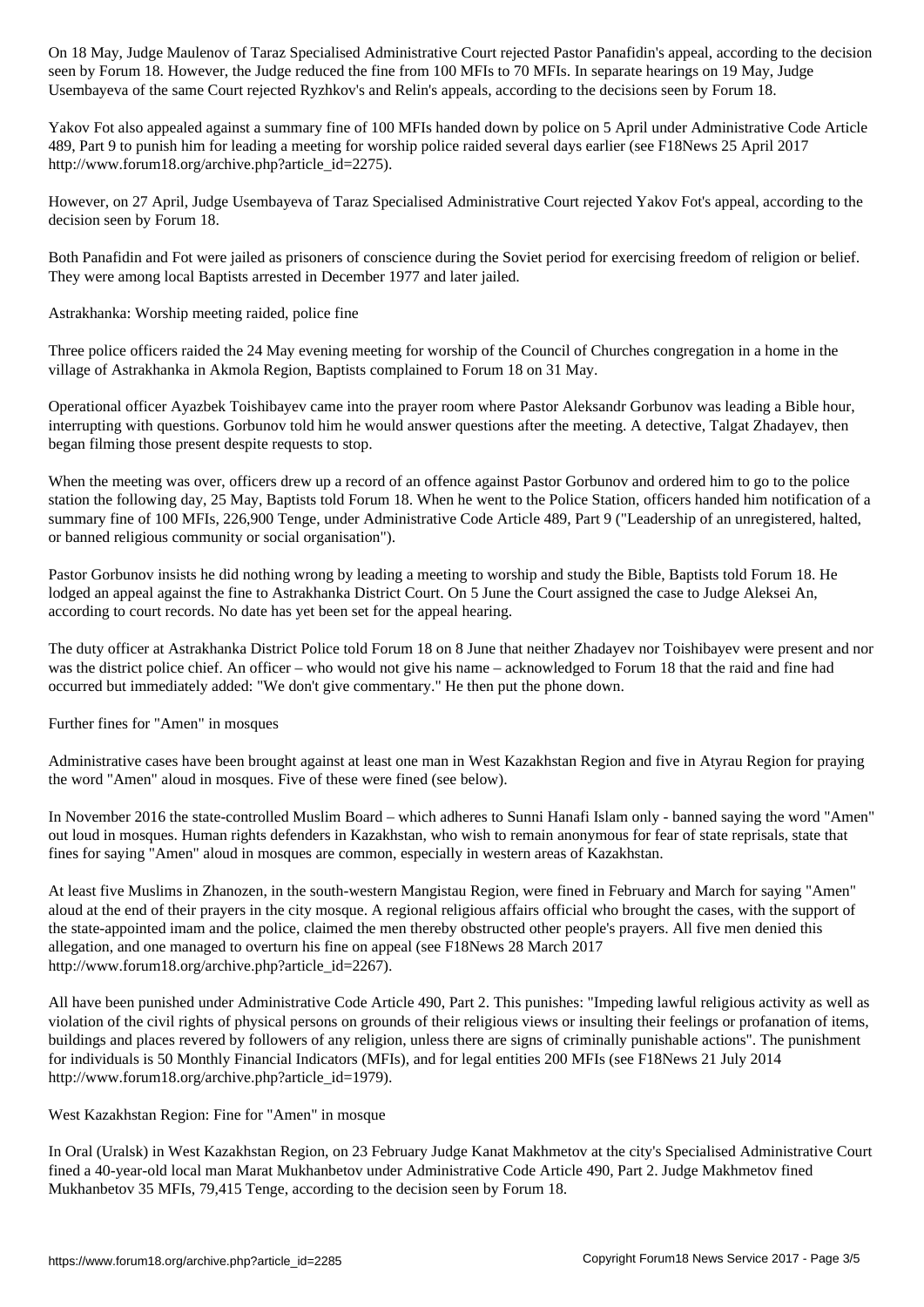rejected his appeal, according to the decision seen by Forum 18.

Mukhanbetov was punished under Administrative Code Article 490, Part 2 for praying with the word "Amen" aloud during the namaz at Oral's central Aksham mosque on Friday 23 December 2016. The Regional Police described Mukhanbetov to the local media on 1 June 2017 as being of a "destructive religious tendency" without identifying which one or why they regard it as "destructive".

During the prayers, Mukhanbetov heard mosque officials asking loudly who had used the word "Amen", he told Radio Free Europe's Kazakh Service for an 8 June article. After prayers were over, he walked past the imams' office where he heard mosque officials "talking to some lads crudely and with raised voices". He went in and told the mosque officials: "Have fear of Allah. What are you doing?"

Imams asked the young men if they had spoken the word "Amen" aloud, but they denied it, Mukhanbetov told Radio Free Europe. After they had left, an imam asked him if he had done so and he said he had. "It's not forbidden," Mukhanbetov explained. "They jumped on this. And in court they used my acknowledgment as proof."

In January a police officer had ordered Mukhanbetov to visit the Regional Religious Affairs Department "for explanatory work", he told Radio Free Europe. There he was forced to write a statement. On 27 January the record of an offence under Administrative Code Article 490, Part 2 was issued against him.

Mukhanbetov denied that he had shouted the word "Amen" or disturbed other worshippers. He insisted he had been punished simply for stepping in to defend others. He argued that he had been chosen to make an example to others.

## Atyrau Region: Fines for "Amen" in mosques

Four Muslims were fined in Atyrau Region in May, according to the court decisions seen by Forum 18. The imam of a mosque in Kulsary in Zhilioi District was forced to halt namaz prayers on the evening of 22 February, claiming that the four young men present had disturbed the prayers by concluding the Fatiha sura by shouting out the word "Amen".

Officials prepared records of an offence against Ali Seyilkanov, Nurzhan Asylbekov, Sayran Tobyshbayev and Kuantai Tuleushev under Administrative Code Article 490, Part 2. In separate hearings on 12 and 17 May, Judge Abai Asalov of Zhilioi District Court fined each the prescribed 50 MFIs, 113,450 Tenge. This represents about one month's average wages for those in work.

A similar case under Article 490, Part 2 was brought against 39-year-old Nurlan Dauletov from the village of Dossor in Atyrau Region. The imam claimed he had said the word "Amen" aloud at evening prayers on 9 February. However, at a hearing at Makat District Court on 4 May, Judge Boldyk Ismagambetova dismissed the case because it had been brought after the deadline for bringing such administrative cases, according to the decision seen by Forum 18.

## Almaty: Deportation order overturned

Indian citizen Ayothi Daniel Gunaseelan has succeeded in overturning the fine and deportation order imposed after a 25 January raid on an Almaty Protestant community, Source of Life Church. On 24 April Judge Zhenis Karibayev of Almaty City Court overturned both punishments, according to the decision seen by Forum 18. Strangely, the Judge does not appear to have issued the decision in writing until 31 May.

Not only did Gunaseelan and his lawyer back the overturning of the original guilty decision. Nariman Beknazarov, Prosecutor of Almaty's Zhetysu District, also backed the overturning of the decision. He blamed the lower court judge for "inappropriate conclusions" and "significant violations of procedural norms".

Officials brought the case against church member Gunaseelan under Administrative Code Article 490, Part 3. This punishes: "Carrying out missionary activity without state registration (or re-registration), as well as the use by missionaries of religious literature, information materials with religious content or religious items without a positive assessment from a religious studies expert analysis, and spreading the teachings of a religious group which is not registered in Kazakhstan". The punishment is a fine of 100 MFIs, with deportation if the individual is a foreign citizen.

Gunaseelan is a businessman who had been living and working legally in Kazakhstan. He insisted in court that he was not the Church's pastor. "He is a member of the church, not the pastor, and shares God's word like any other believing member of this church," the court decision quotes him as declaring.

However, Almaty Specialised Administrative Court found Gunaseelan guilty on 15 March and handed down the prescribed fine of 100 MFIs and deportation (see F18News 25 April 2017 http://www.forum18.org/archive.php?article\_id=2275).